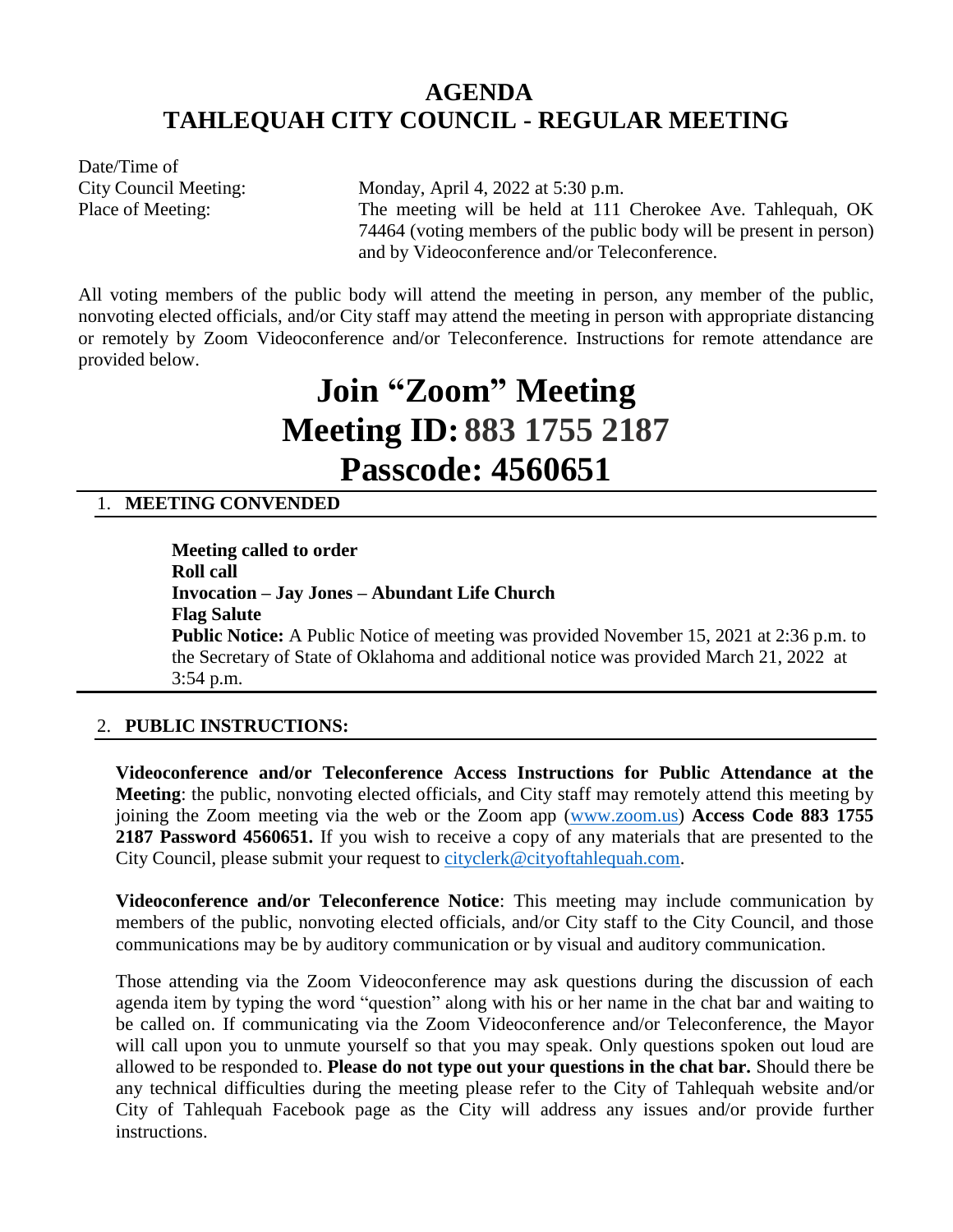#### 3. **PUBLIC COMMENTS**

Comments will be accepted from the general public concerning topics that are not included in the meeting's agenda. Individuals will be limited to 3 minutes of speaking time and the cumulative total of all comments from the public shall not exceed 15 minutes. Preference will be given to Tahlequah residents. In compliance with the Oklahoma Open Meeting Act, no action or discussion is permitted by the City Council on any issue or topic raised by a speaker during this public comment period.

# **If you wish to comment type the word "Comment" along with your name in the chat bar and wait to be called on.**

#### 4. **CONSENT AGENDA**

These items are placed on the **Consent** Agenda so that members of the City Council, by unanimous consent, can designate routine items to be approved by one motion. Any item proposed on the Consent Agenda not meeting with the approval of all Council members will be removed and heard in Regular Session.

- a) To approve the minutes of the March 7, 2022 regular City Council meeting.
- b) To approve the monthly check register for March 2022.
- c) To acknowledge receipt of the February 2022 Financial Statement.
- d) To acknowledge receipt of the March 2022 P Card Statement.
- e) To approve the annual update required and any changes contained therein to the City of Tahlequah Travel Policy.
- f) To approve the annual update required and any changes contained therein to the City of Tahlequah Comprehensive Purchasing Policy & Procedure Manual.
- g) To authorize the Mayor to execute an affirmation for right to use agreement with Lake Region Cooperative, Inc. and any solely owned subsidiaries to utilize an existing street, drainage, and utility easement to install UG cables (underground cables) in the Tahlequah Business and Technology Park.
- h) To approve a utility and drainage easement from Southwestern Bell Telephone Company located at 996 S College Avenue.
- i) To accept the resignation from Kristin Berry, Cashier in the Managerial Department, effective March 29, 2022.
- j) To accept the resignation of Johnny Kelley, Driver in the Solid Waste Department, effective March 10, 2022.
- k) To accept the resignation of Rylee Blackman, PT Concessions in the Parks and Recreation Department, effective March 16, 2022.
- l) To accept the resignation of Michael Secratt, PT Laborer in the parks and Recreation Department, effective March 7, 2022.
- m) To accept the resignation of Blaine Adams, Volunteer Firefighter in the Fire Department, effective March 24, 2022.
- n) To hire Seth Spencer, Full Time Laborer in the Parks and Recreation department at \$27,671.00 annually, effective April 11, 2022.
- o) To hire Brett Gan, PT Laborer in the Parks and Recreation department at \$10.50 per hour, effective April 11, 2022.
- p) To hire Caden Waits, Trace Russell, and Alayna McAlpine as Lifeguards in the Parks and Recreation Department at \$12.00 per hour.
- q) To hire Andrew Craig, Patrolman III in the Police Department at \$43,137.79 annually, effective March 28, 2022.
- r) To hire Steffon Herd, Patrolman I in the Police Department at \$39,128.67 annually, effective March 28, 2022.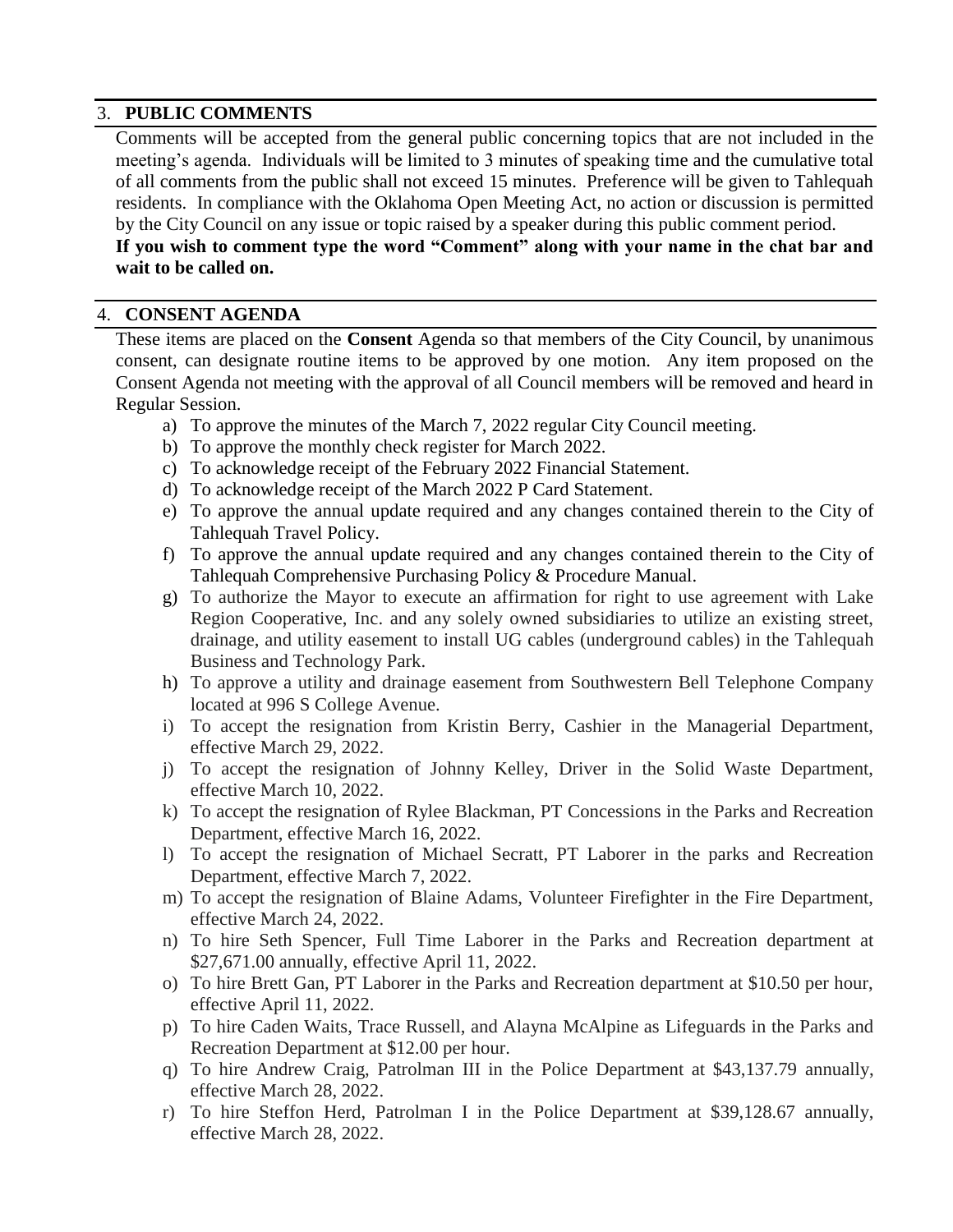- s) To promote Randy Tanner from Lieutenant to Captain at \$60,174.66 annually, effective April 11, 2022
- t) To hire Justin Fort, Labor/Operator in the Street Department at \$28,989.00 annually, effective April 11, 2022.
- u) To acknowledge receipt of the Tahlequah Public Works Authority June 30, 2021 Fiscal Year audit.

**\_\_\_\_\_\_\_\_\_\_\_\_\_\_\_\_\_\_\_\_\_\_\_\_\_\_\_\_\_\_\_\_\_\_\_\_\_\_\_\_\_\_\_\_\_\_\_\_\_\_\_\_\_\_\_\_\_\_\_\_\_\_\_\_\_\_\_\_\_\_\_\_\_\_\_\_\_\_\_\_\_\_\_\_\_**

\_\_\_\_\_\_\_\_\_\_\_\_\_\_\_\_\_\_\_\_\_\_\_\_\_\_\_\_\_\_\_\_\_\_\_\_\_\_\_\_\_\_\_\_\_\_\_\_\_\_\_\_\_\_\_\_\_\_\_\_\_\_\_\_\_\_\_\_\_\_\_\_\_\_\_\_\_\_\_\_\_\_\_\_\_

v) To accept FEMA Hazmat Grant.

## 5. **ANNOUNCEMENTS, PRESENTATIONS AND REPORTS**

#### Recognition of Years of Service for April Employees:

**Kenny Barnes – Fire Department – 20 years**

Recognition of the City of Tahlequah's **Employee of the Month**, April 2022 Presented by Director of Human Resources M'Lynn Pape

 Special recognition of the Tahlequah Solid Waste and Street Departments. Director of Human Resources M'Lynn Pape

Report from Library Report from Chamber of Commerce Report from Tour Tahlequah a Department of the Tahlequah Area Chamber of Commerce Report from the Tahlequah Main Street Association

### **REGULAR SESSION**

- 6. Discussion and possible action to approve, approve with modification, or deny items removed from the **consent** agenda.
- 7. Discussion on proposed budget amendments related to unbudgeted revenue and increase in operating expenses and capital project expenses. City Treasurer Marty Hainzinger
- 8. Discussion and possible action to approve, approve with modifications, or deny **renaming the Tahlequah Fire Regional Training Center to the Chief Bob Adrian Regional Fire Training Center**. Fire Chief Casey Baker
- 9. Discussion and possible action to approve, approve with conditions, or deny the **placement of nonresidential modular structures located at 1614 W 760 Rd. Tahlequah, OK.** Planning and Development Director Taylor Tannehill
- 10. Discussion and possible action to accept the **FAA Apron Rehab Grant** and approve Resolution No. 04-04-2022 and establish budget authority for same. Airport Manager Brian Lambert
- 11. Discussion and possible action to approve, approve with modification, or deny advertising for the budgeted position of a part-time animal control officer. Director of Human Resource M'Lynn Pape

#### 12. **PROPOSED EXECUTIVE SESSION – Motion to exit Regular Session and enter into Executive Session.**